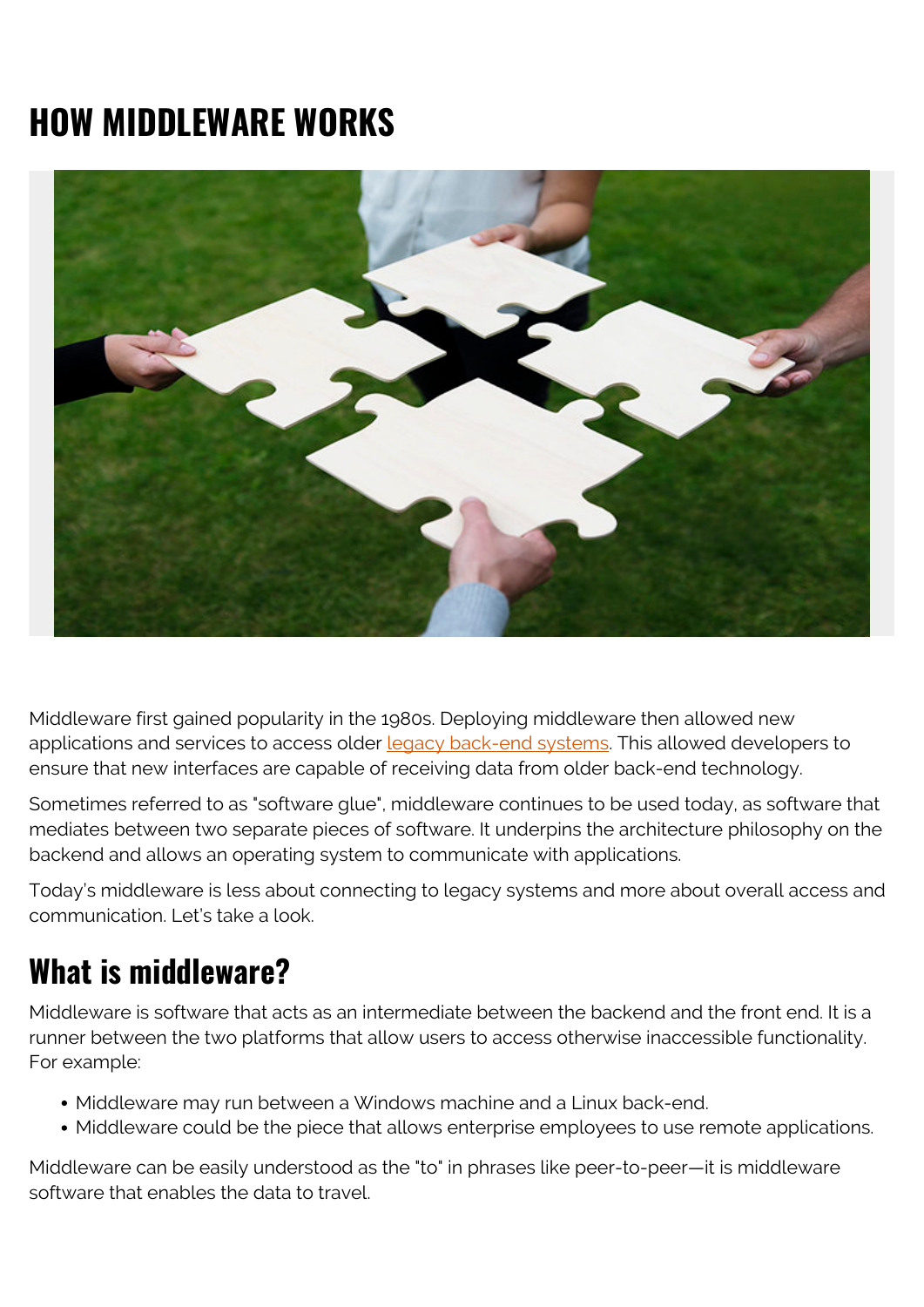Middleware is also important for [application development and delivery](https://blogs.bmc.com/blogs/sdlc-software-development-lifecycle/). By understand the operating systems that a company uses to underpin its operations, a [software developer](https://blogs.bmc.com/blogs/application-developer-roles-responsibilities/) can account for the way in which an application will be distributed.

## **How middleware works**

Allowing applications to communicate through middleware means greater longevity of the operating system architecture, thanks to integration middleware aiding with communication.

Various types of middleware are necessary for performing the functions we expect of the applications that we use in business and personal settings. In fact, they are far more common than most people realize.

For example, Android users rely on middleware every time they use any phone application. The [Android operating system](https://stackoverflow.com/questions/22707784/what-is-middleware-in-android) is built on a modified Linux kernel, so developers need to build the application with the need to communicate with Linux in mind.

Linux needs to communicate with an app, but it needs to use the Android OS as middleware in order to successfully do so. As you can see, the request from the application needs to communicate with the back end. In order to do that, the Android operating system will:

- 1. Send the request back.
- 2. Receive the data in response.
- 3. Transform the data for the application.

## **Where is middleware useful?**

Everywhere! Middleware is useful absolutely everywhere, but especially in enterprise settings.

Middleware and middleware developers support application development by allowing back-ends to become front-end agnostic, in some cases. Middleware enables operating systems of all kinds to be linked up to all kinds of front-end applications, including everything from web servers to database middleware.

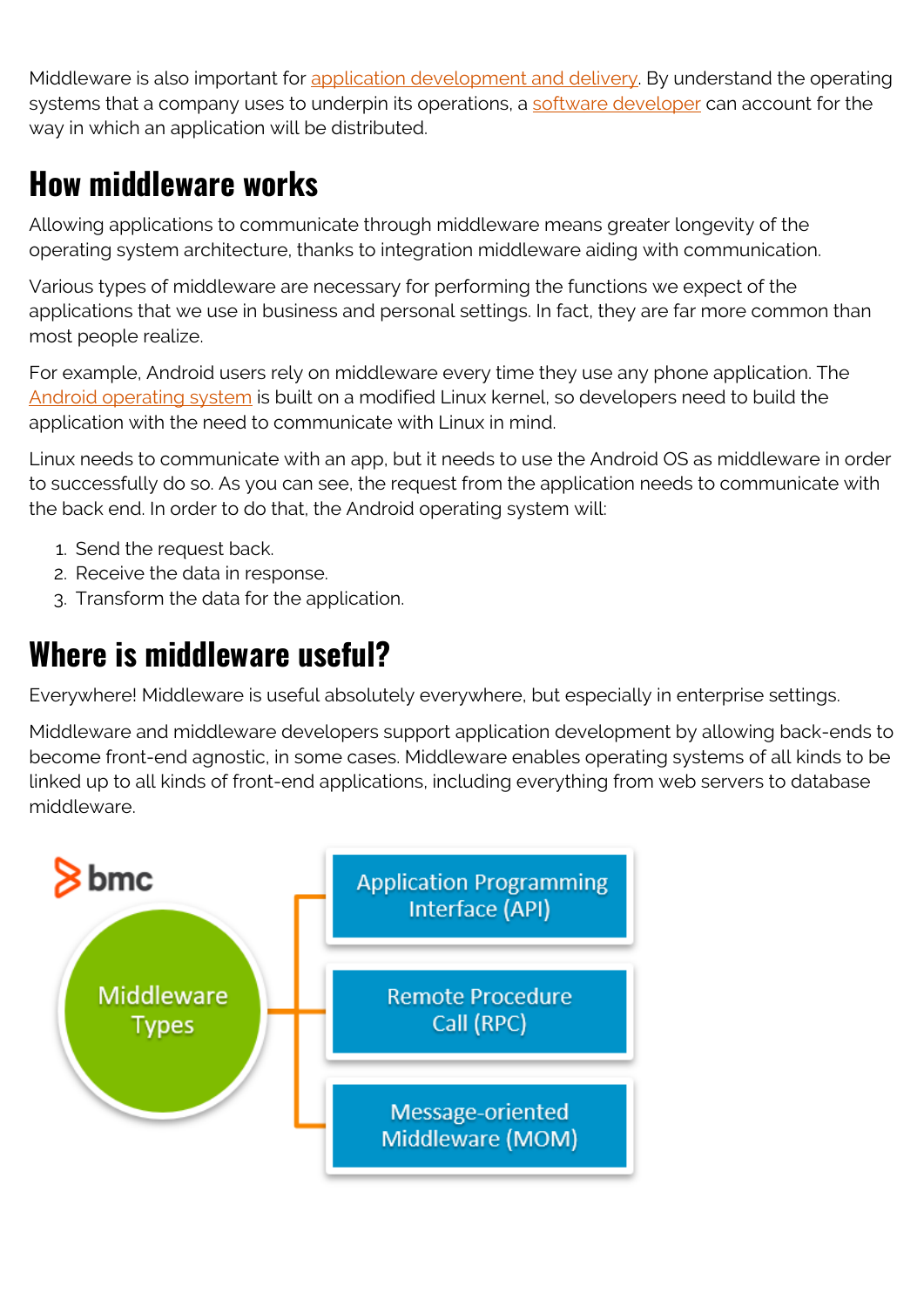## **Types of middleware**

Middleware is not one type of software. Middleware comes in many forms and each type has a different use case which is useful to improving productivity and accessibility to apps.

In fact, there are many broad types of middleware that each serve different purposes. Depending on a business's needs, they may only need a type of middleware that will lock the client machine when it is accessing remote programs. Other enterprises might need to concurrently use both local and remote functionality, meaning that they need a different type.

Here are some examples of middleware, including examples you will have encountered in your dayto-day life.

#### **Application programming interface (API)**

An API is middleware software that communicates information between a front end and a back end. Technically, APIs aren't middleware, but they serve a similar purpose.

A common area that people will find APIs is in headless platforms—the back-end only communicates with the APIs, which then run the data to the front-end. This allows web services to be completely customizable, instead of being locked into a rigid, monolithic provision.

*(Learn how to [build API portals](https://blogs.bmc.com/blogs/api-developer-portals/) devs will love.)*

#### **Remote procedure call (RPC)**

When working with distributed computing setups, an enterprise application might rely on a specific kind of middleware called [Remote Procedure Call](https://www.tutorialspoint.com/remote-procedure-call-rpc) (RPC).



RPC in action [\(Source](https://www.tutorialspoint.com/remote-procedure-call-rpc))

When a computer program starts a procedure on a remote machine, it is beginning a client-toserver process. In order to do this, the local computer starts to use middleware to allow the server to perform the procedure.